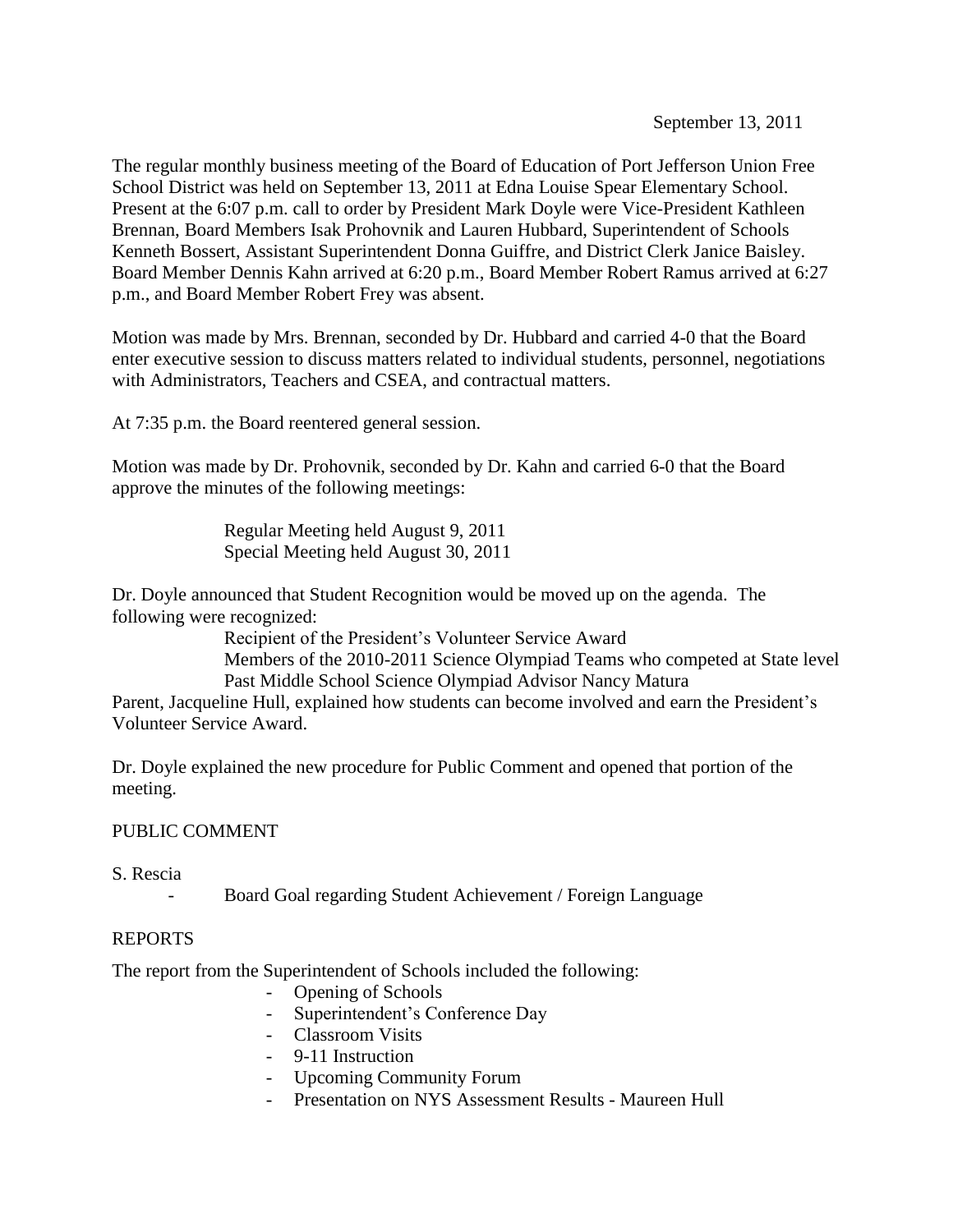Student Representative, Nicole Capobianco, reported on school opening and homecoming festivities.

The report from the Board President included the following:

- Board Work Sessions
- Invitation to Board Members to attend agenda planning sessions

- Committee reports were given as follows: Facilities / School Visitation – Isak Prohovnik Facilities – Lauren Hubbard Finance – Robert Ramus

#### CONSENT AGENDA

Motion was made by Dr. Kahn, seconded by Dr. Prohovnik and carried 6-0 that the Board approve Personnel resolutions numbered  $1 - 7$  appearing on the September 13, 2011 consent agenda, with the addition of Lucette Perlmutter as a substitute teacher under resolution A.1.

Motion was made by Dr. Kahn, seconded by Dr. Hubbard and carried 6-0 that the Board approve Finance resolutions numbered  $1 - 2$  appearing on the September 13, 2011 consent agenda.

Motion as made by Mrs. Brennan, seconded by Dr. Hubbard and carried 6-0 that the Board approve Facilities and Operations resolution numbered 1 appearing on the September 13, 2011 consent agenda.

Motion was made by Mrs. Brennan, seconded by Dr. Hubbard that the Board approve Education resolutions numbered 1 – 6 appearing on the September 13, 2011 consent agenda. Discussion. Mr. Ramus requested that resolutions D.2 and D.3 be pulled for executive session. Original motion was amended to approve Education resolutions D. 1, 4, 5 and 6. Amended motion carried 6-0.

(Dr. Kahn left the room) OLD BUSINESS

Motion was made by Dr. Hubbard, seconded by Mrs. Brennan and carried 5-0 that revisions to Board Policy 0600, Administrative Organization, be accepted for a second reading and adoption.

#### (Dr. Kahn returned)

Motion was made by Dr. Prohovnik, seconded by Mrs. Brennan and carried 5-0 that the Board discuss further changes to Policy 9120.1, Nepotism and Patronage. Dr. Doyle introduced specific wording to incorporate into the policy. Discussion ensued. Dr. Bossert will revise the policy as discussed and bring it to the Board for a first reading at the October 11, 2011 meeting. Dr. Doyle initiated discussion on the formation of a Policy Committee. Dr. Doyle asked Dr. Bossert to look into procedures for policy review.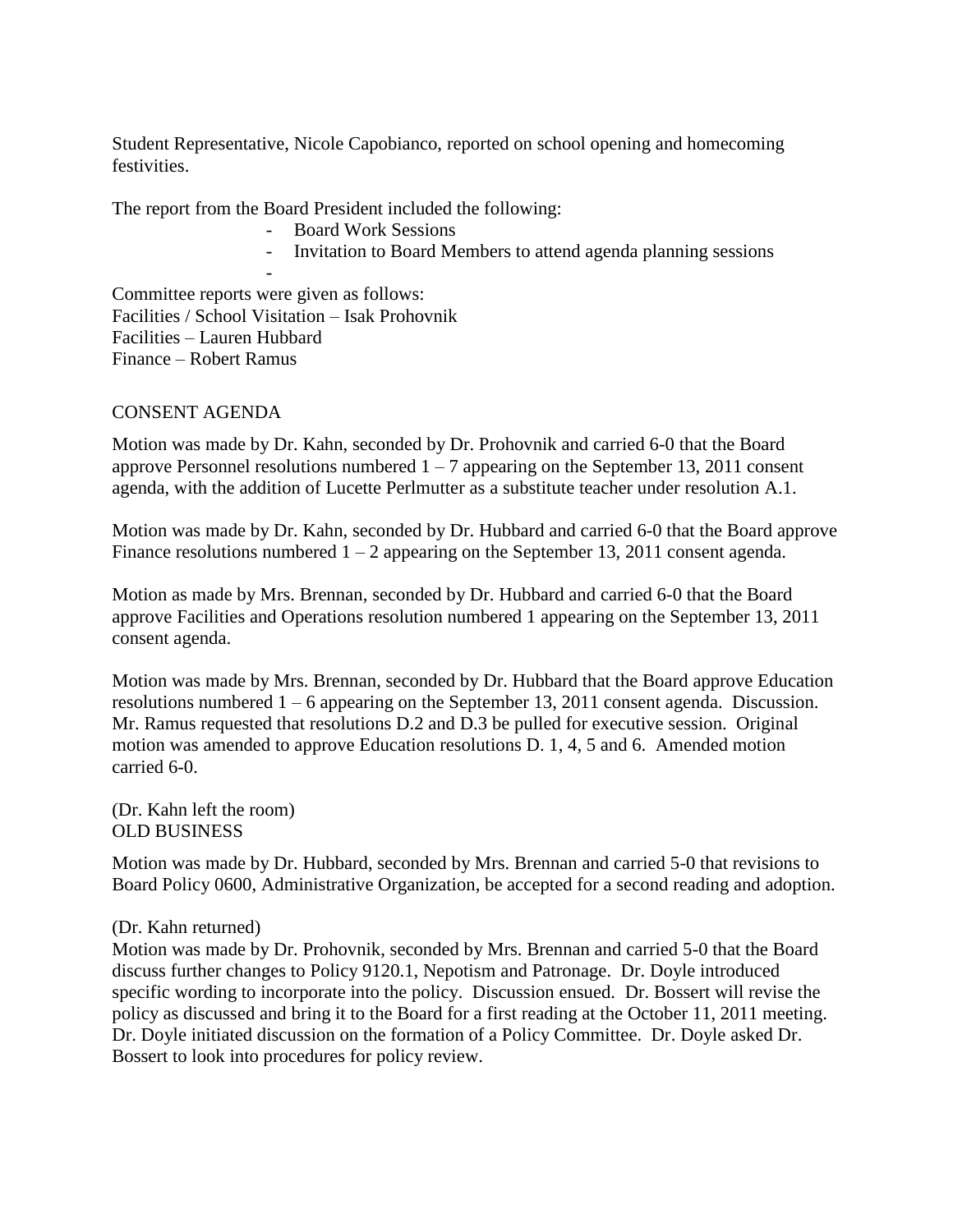#### NEW BUSINESS

Motion was made by Mrs. Brennan, seconded by Mr. Ramus and carried 6-0 that the Board discuss New Business Item A., Board Goals. Dr. Bossert presented a draft of proposed 2011- 2012 Goals (attached); and, explained the goals process, formation of objectives, and measuring of results. Discussion ensued regarding priorities the Board would like to see incorporated into the goals and objectives. Dr. Bossert will review the draft goals with administration and bring leadership goals and objectives to the Board next month.

At 10:15 p.m., motion was made by Mr. Ramus, seconded by Mrs. Brennan and carried 5-1 (Dr. Prohovnik opposed) to extend the meeting for one hour, in accordance with Board Policy 2350.

Motion was made by Dr. Prohovnik, seconded by Mrs. Brennan and carried 6-0 that the Board discuss New Business Item B., Budget Development Timeline. Mr. Ramus reported on the expected timeline for budget development. Discussion ensued regarding the adoption of a budget calendar and the need for ample Board discussion on the budget. Dr. Bossert indicated that upon Mr. Leister's arrival, a budget calendar would be completed and presented to the Board for review and adoption.

Motion was made by Mr. Ramus, seconded by Dr. Prohovnik that the Board table discussion of New Business Item C., Role of Committees. Motion carried 4-2 (Dr. Hubbard and Dr. Doyle opposed).

Dr. Doyle opened public comment.

T. Tsunis

- change in graduation requirements
- community service requirement
- parent portal
- administrator responsible for curriculum
- Boston and Frost Valley trips
- secondary school band students marching

#### A.Lustig

- Drive-It-Right Program
- communicating the budget to the community

#### C.Pipia

Zero Tolerance Policy

Dr. Bossert will follow-up with those residents who posed specific questions and concerns.

At 10:45 p.m., motion was made by Dr. Kahn, seconded by Dr. Prohovnik and carried 6-0 that the Board enter executive session to discuss the following:

- report from the accountant
- transportation issue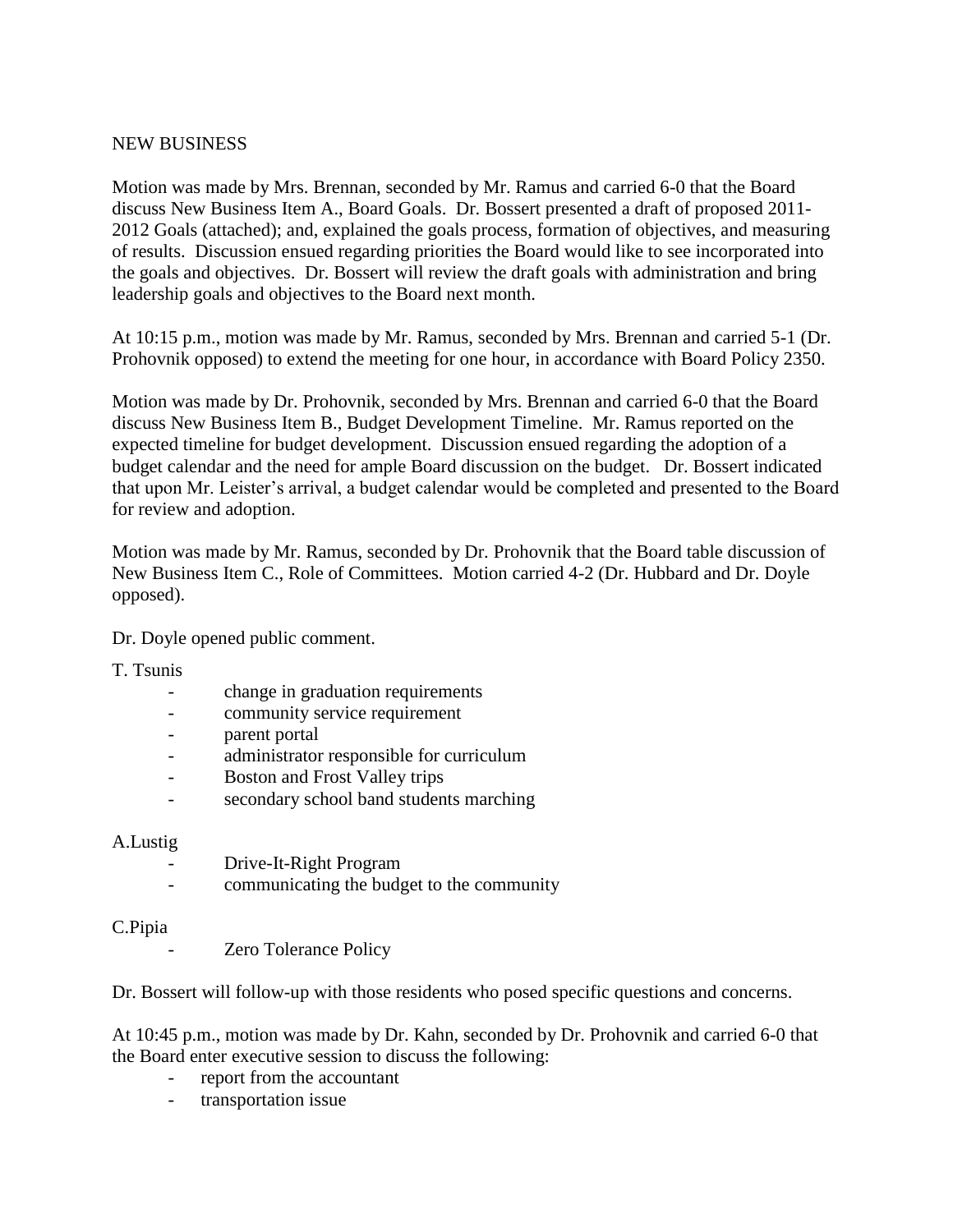- planning item
- personnel issue
- Education resolutions D.2 and D.3

The District Clerk left the meeting and Dr. Doyle acted as Clerk pro tem.

At 12:12 a.m., September 14, 2011, the Board reentered general session.

Motion was made by Mr. Ramus, seconded by Dr. Hubbard and carried 6-0 that the Board approve resolution numbered D.2. under Education.

Motion was made by Mr. Ramus, seconded by Mrs. Brennan and carried 6-0 that the Board approve resolution numbered D.3. under Education.

At 12:15 a.m., motion was made by Mrs. Brennan, seconded by Dr. Kahn and carried 6-0 to adjourn.

#### **CONSENT AGENDA** 9/13/11

\_\_\_\_\_\_\_\_\_\_\_\_\_\_\_\_\_\_\_\_\_\_\_\_\_\_\_\_\_\_\_\_\_

\_\_\_\_\_\_\_\_\_\_\_\_\_\_\_\_\_\_\_\_\_\_\_\_\_\_\_\_\_\_\_\_\_\_

#### **A. Personnel**

1. Appointment – Substitutes

The Board approves the following substitutes for the 2011-2012 school year:

Teachers Kathy Axelsen Lisa Costa Taylor Gang Shannon Griffin Donna Higgins Karl Nilsen Richard Olson John Serignese Lawrence Simon Nicole Valente Lucette Perlmutter - added

Teaching Assistants Holly Bachmann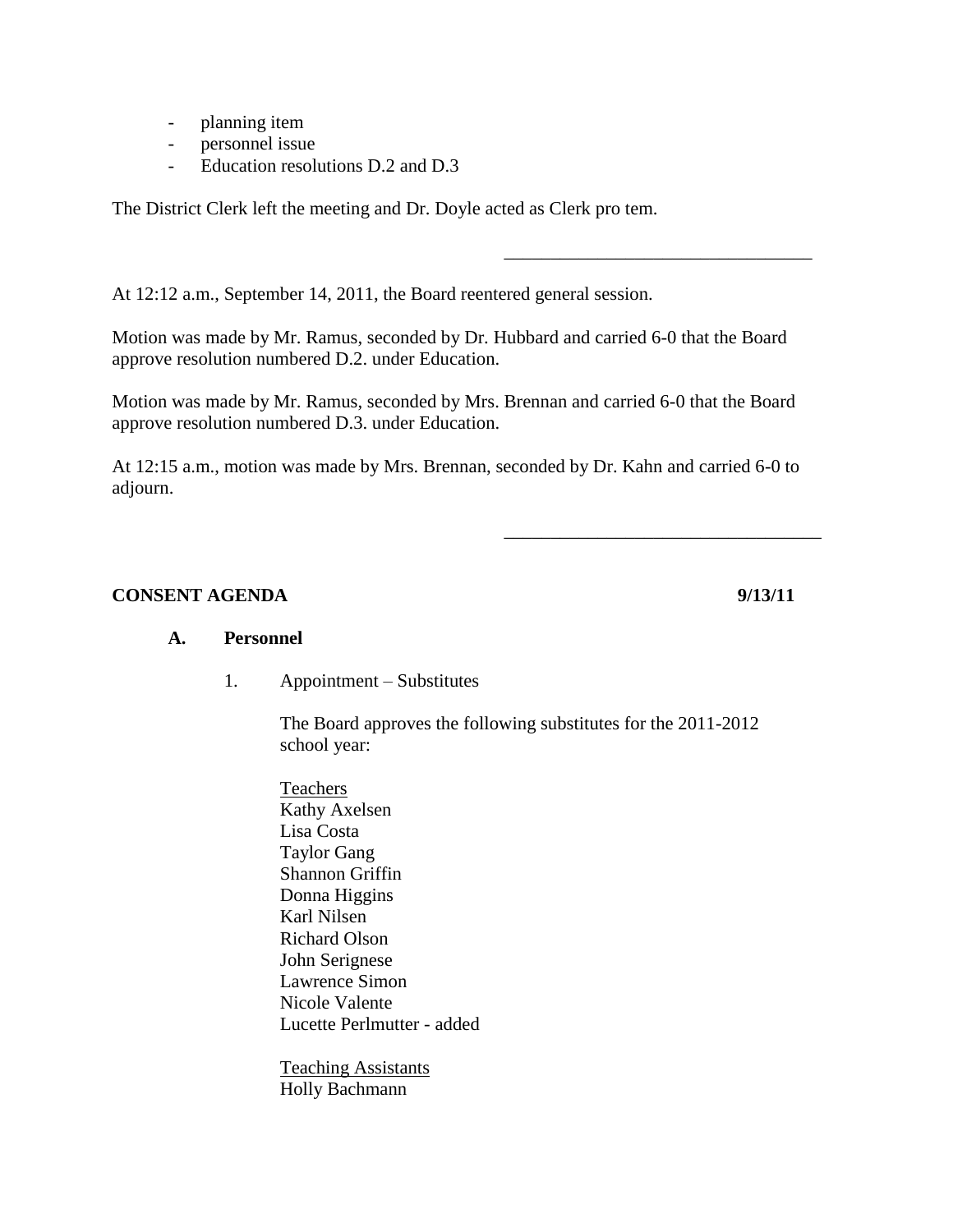Taylor Gang Shannon Griffin Karl Nilsen

Teacher Aides Holly Bachmann Taylor Gang Shannon Griffin Karl Nilsen

Clerical Holly Bachmann Taylor Gang

Nurse Kelly Jo Klug (pending fingerprint clearance)

2. Co-Curricular Positions

The Board approves the appointment of the following co-curricular advisors for the 2011-2012 school year in accordance with the negotiated agreement with the Port Jefferson Teachers' Association:

High School Concerts- Band – Christine Creighton Concerts – Strings – Michael Caravello Concerts – Vocal – Katie Bernius Tri-M Honor Society – Christine Creighton Sophomore Class – Kandice Brucella & Kayleen Moran (co-advisors)

Middle School Concerts – Band Grade 6 – Christine Creighton Concerts – Strings Grade 6 – Christian Neubert Concerts – Vocal Grade 6 – Katie Bernius Concerts- Band Grade 7/8 - Edward Pisano Concerts –Strings Grade 7/8 – Francesca Jourawleff Concerts – Vocal Grade 7/8 – Katie Bernius

Elementary School Concerts – Band – Mark Abbonizio Concerts – Strings – Christian Neubert Concerts – Vocal – Meagan Finnerty Concerts – Vocal – Jessica Pastor Intramurals – Francoise Schachner & Loraine Novellino (co-advisors)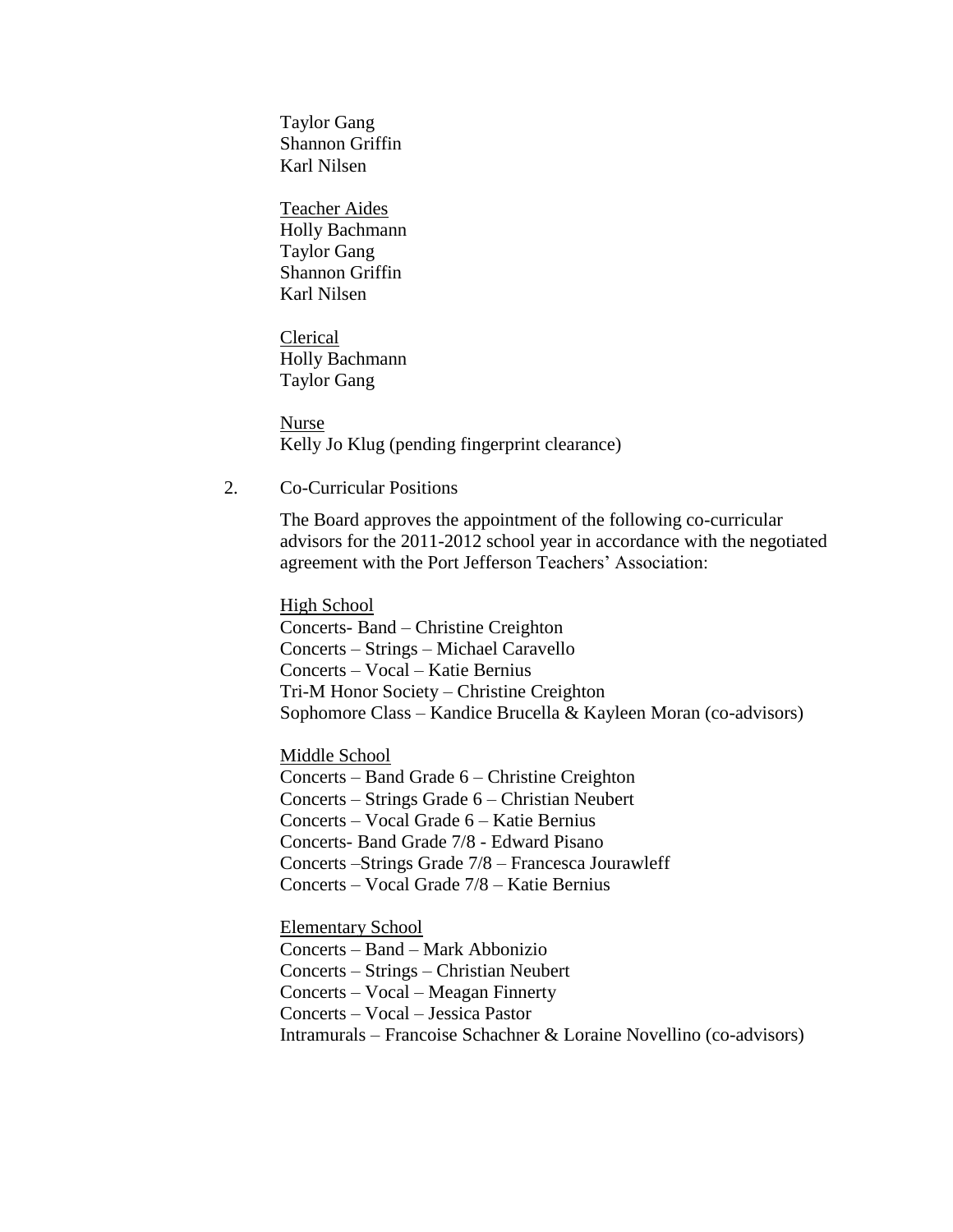3. Change in Appointment Date

The Board approves the change in start date of Andrea Erland as a Teaching Assistant from April 13, 2011 to January 19, 2011 on a retroactive basis.

4. Change in Appointment Date

The Board approves the change in start date of Taylor Gang as a Teaching Assistant from April 14, 2011 to March 1, 2011 on a retroactive basis.

5. Approval of Services

The Board approves the services of Debra Hartman and Antoinette Famiano for after-school supervision of the high school/middle school library for the 2011-2012 school year, at the rate of \$15.15 per hour.

6. Memorandum of Agreement - PJAA

Be it resolved that the Board of Education of the Port Jefferson Union Free School District hereby approves and ratifies the Agreement between the negotiating representatives of the Port Jefferson Administrators Association and the Port Jefferson Union Free School District dated August 26, 2011; and authorizes the Superintendent of Schools and/or the Board President to execute the new Collective Bargaining Agreement incorporating the terms of said Agreement.

7. Change in Start Date – Assistant Superintendent for Business

The Board approves a change in the effective date of employment of Sean Leister as Assistant Superintendent for Business from October 3, 2011 to September 28, 2011.

#### **B. Finance**

1. Financial Reports

The Board accepts the financial reports.

2. Approval of Services

The Board approves the services of Jeanette Cooper as piano accompanist for the 2011-2012 winter and spring concert seasons at a rate of \$80.00 per hour not to exceed 10 hours.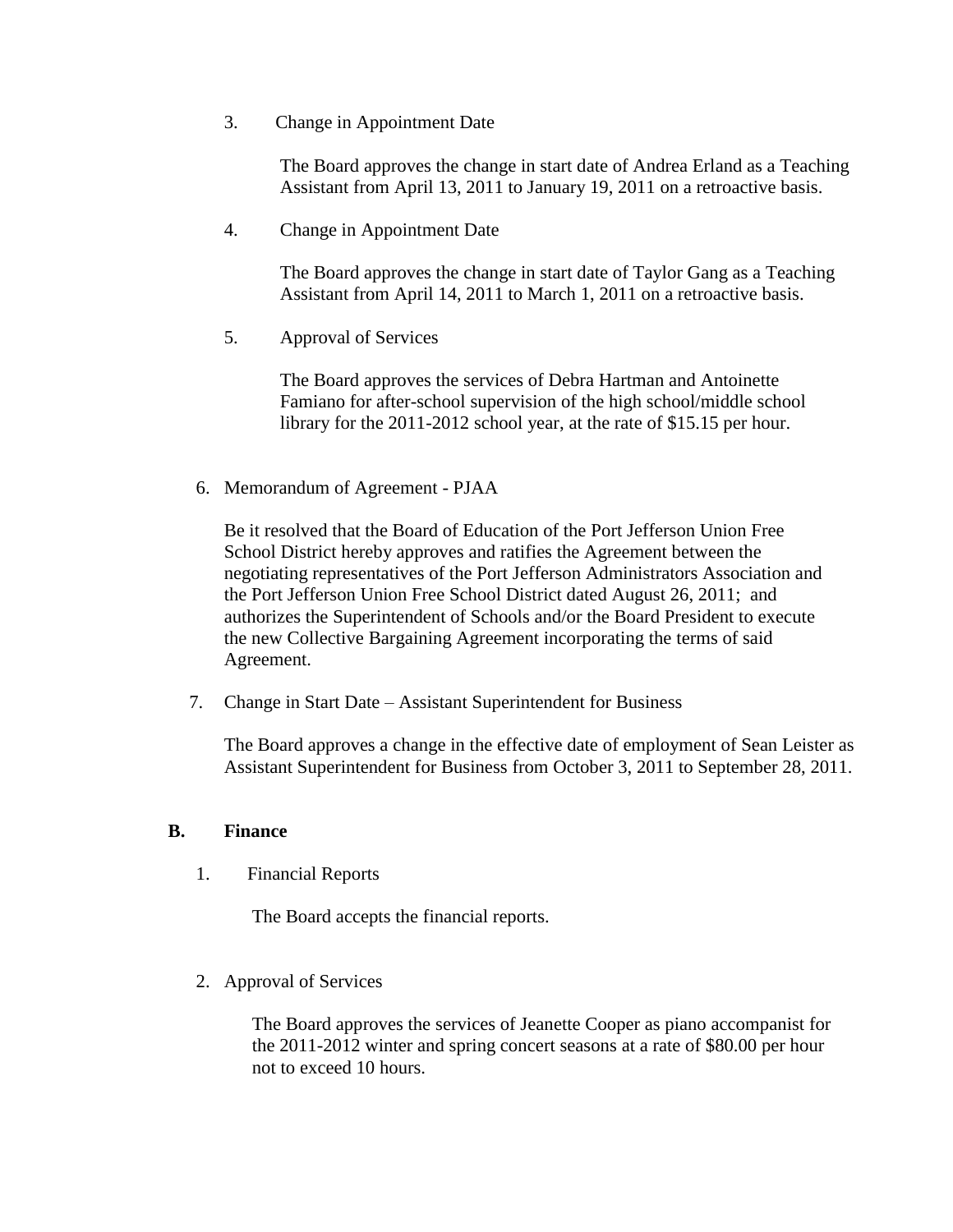### **C. Facilities and Operation**

1. Surplus Property

The Board declares the music textbooks on the attached list as surplus property and authorizes the disposition of same in the best interest of the district.

### **D. Education**

1. CSE Recommendations

The Board accepts the recommendations of the Committees on Special Education.

2. Instructional Service Agreement

The Board approves the Instructional Service Agreement between the district and Andrus Children's Center for the provision of special education programs and services for the 2011-2012 school year.

3. Instructional Service Agreement

The Board approves the Instructional Service Agreement between the district and Summit School for the provision of special education programs and services for the 2011-2012 school year.

4. Skilled Nursing Service

The Board approves the following skilled nursing services for the 2011-2012 school year, as recommended by the Committee on Special Education: Donna Markovic (pending fingerprint clearance)

5. Scoring Services

The Board of Education approves the services of Educational Vistas, Inc. (EVI) for scoring of the NYS assessments for grades 3-8 ELA & Math, and grades 4 & 8 Science in April and May of 2012.

6. Memorandum of Understanding – Universal Pre-K

The Board approves the Memorandum of Understanding between the District and Early Discoveries Center/Children's community Head Start Program for the for the provision of Universal Pre-Kindergarten for the 2011-2012 school year.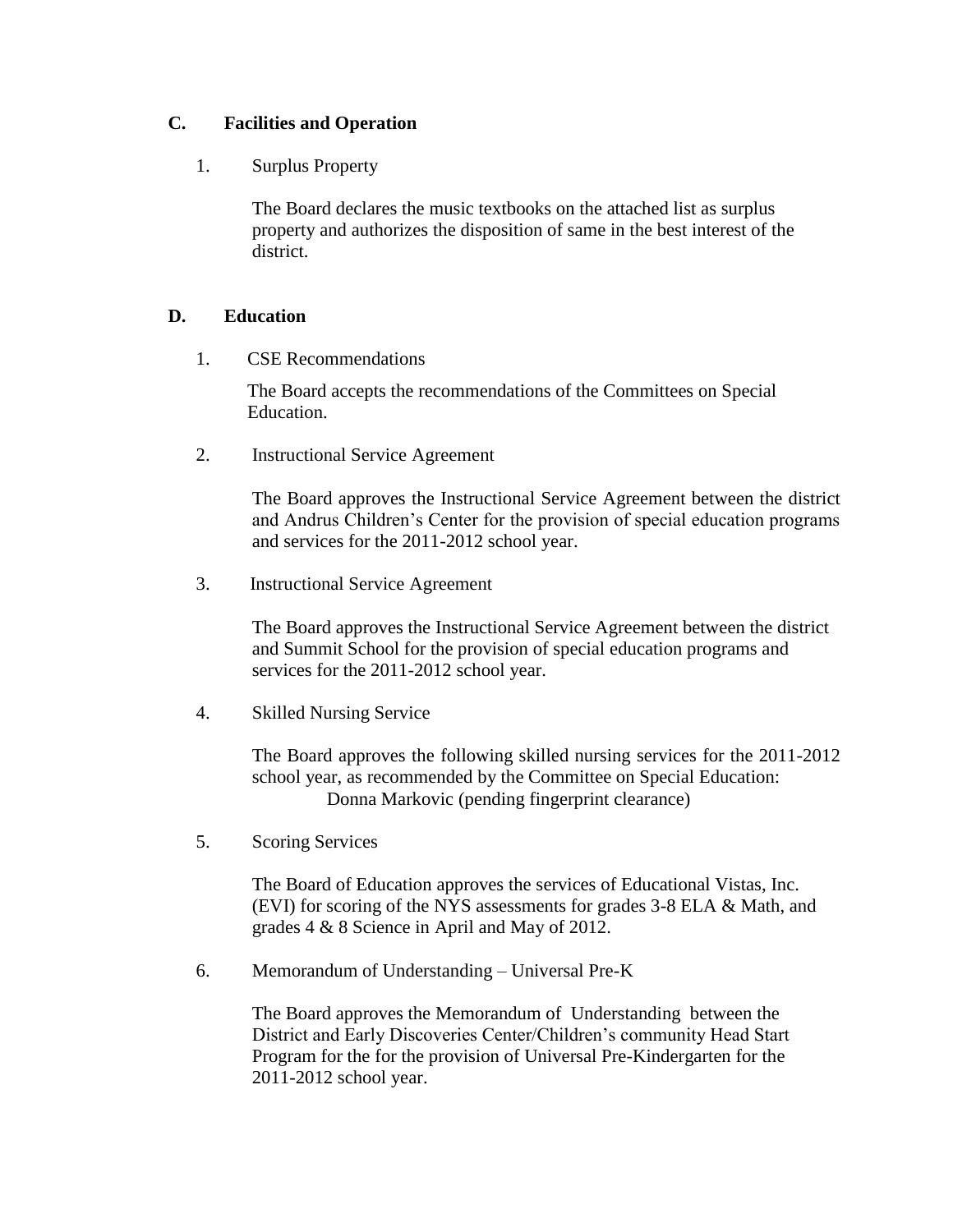# NEW BUSINESS A.

# *D R A F T*

# 2011-2012 GOALS

#### ❖ Student Achievement

Maximize student achievement through a rigorous program that is designed to meet the varied needs of all learners and maintain the level of excellence Port Jefferson has grown accustomed to.

Success will be measured through: New York State Report Card, Grades 3-8 Assessment results, classification rates, and student retention rates.

#### ❖ Fiscal Responsibility

Govern in a fiscally responsible way reflective of the uncertain economic climate, identifying ways to maximize efficiencies while maintaining instructional integrity.

Success will be measured through: budget development, examples of "doing more with less", and identifying reductions while maintaining program.

Curriculum Review Cycle

Implement a Curriculum Review Cycle to effectively review and evaluate curriculum documents for all subject areas, K-12, on a rotating basis.

Success will be measured through: Atlas implementation, curriculum mapping, implementation of NYSCCS.

#### ❖ Communication

Focus on effective communication with parents and community insure all stakeholders are informed members of our school community.

Success will be measured through: Use of district website, district newsletter, school messenger system, parent portal.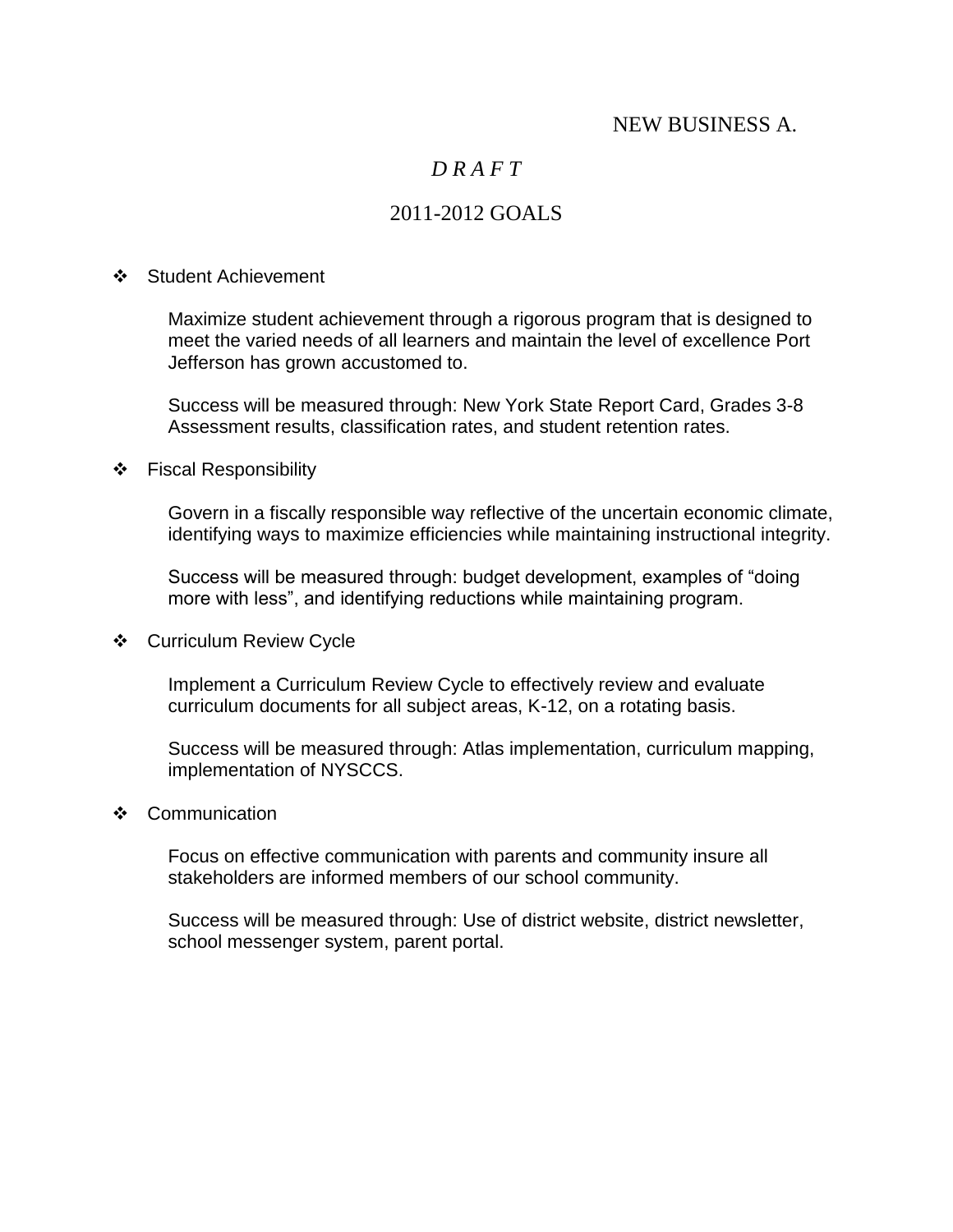# **Surplus Music Textbooks (August 2011)**

Quantity ISBN # TITLE 24 0-382-05482-2 Silver Burdett Music 2 0-382-05480-6 Silver Burdett Music 25 0-382-05478-4 Silver Burdett Music 23 0-382-05473-3 Silver Burdett Music 2 This is Music 3 3 This is Music 6 2 This is Music 2 21 0-382-05476-8 Silver Burdett Music 1 0-02-295051-6/2 Share the Music 1 0-382-05502-0 Silver Burdett Music, Teacher's Ed. 1 0-382-057651 Silver Burdett Music, Teacher's Ed. 1 0-382-05932-8 Silver Burdett Music, Teacher's Ed. 1 0-382-05770-8 Silver Burdett Music, Teacher's Ed. 1 0-382-05792-9 Silver Burdett Music, Teacher's Ed. 1 0-382-05924-7 Silver Burdett Music 3 75-206-2 107 Making Music Your Own 6 1 75-206-2 106 Making Music Your Own 5 1 75-265-2 111 Making Music Your Own, Teacher's Ed. 4 1 7 5-303-0 Making Music Your Own 1 Discovering Music Together 5, Teacher's Ed. 4 0-02-295053-2 Share the Music 2 Discovering Music Together 6 1 Discovering Music Together 3 1 74-101-00 Silver Burdett Music 1 0-382-05916-6 Silver Burdett Music Teacher's Resource Bk. 1 0-382-05917-4 Silver Burdett Music Teacher's Resource Bk. 1 0-382-05918-2 Silver Burdett Music Teacher's Resource Bk. 1 0-382-05919-0 Silver Burdett Music Teacher's Resource Bk. 1 0-382-05920-4 Silver Burdett Music Teacher's Resource Bk. 1 74-163-00 Silver Burdett Music, Teacher's Ed. 2 74-164-00 Silver Burdett Music, Teacher's Ed. 2 74-165-00 Silver Burdett Music, Teacher's Ed. 2 4746 Discovering Music Together 4 Revised 3 4730 Discovering Music Together 3 Revised 1 0-382-05197-1 Silver Burdett Music for Chorus 4 1 0-382-05496-2 Silver Burdett Music, Teacher's Ed. 1 0-382-05471-7 Silver Burdett Music, Teacher's Ed. 2 0-382-05477-6 Silver Burdett Music, Teacher's Ed. 1 74-162-00 Silver Burdett Music, Teacher's Ed.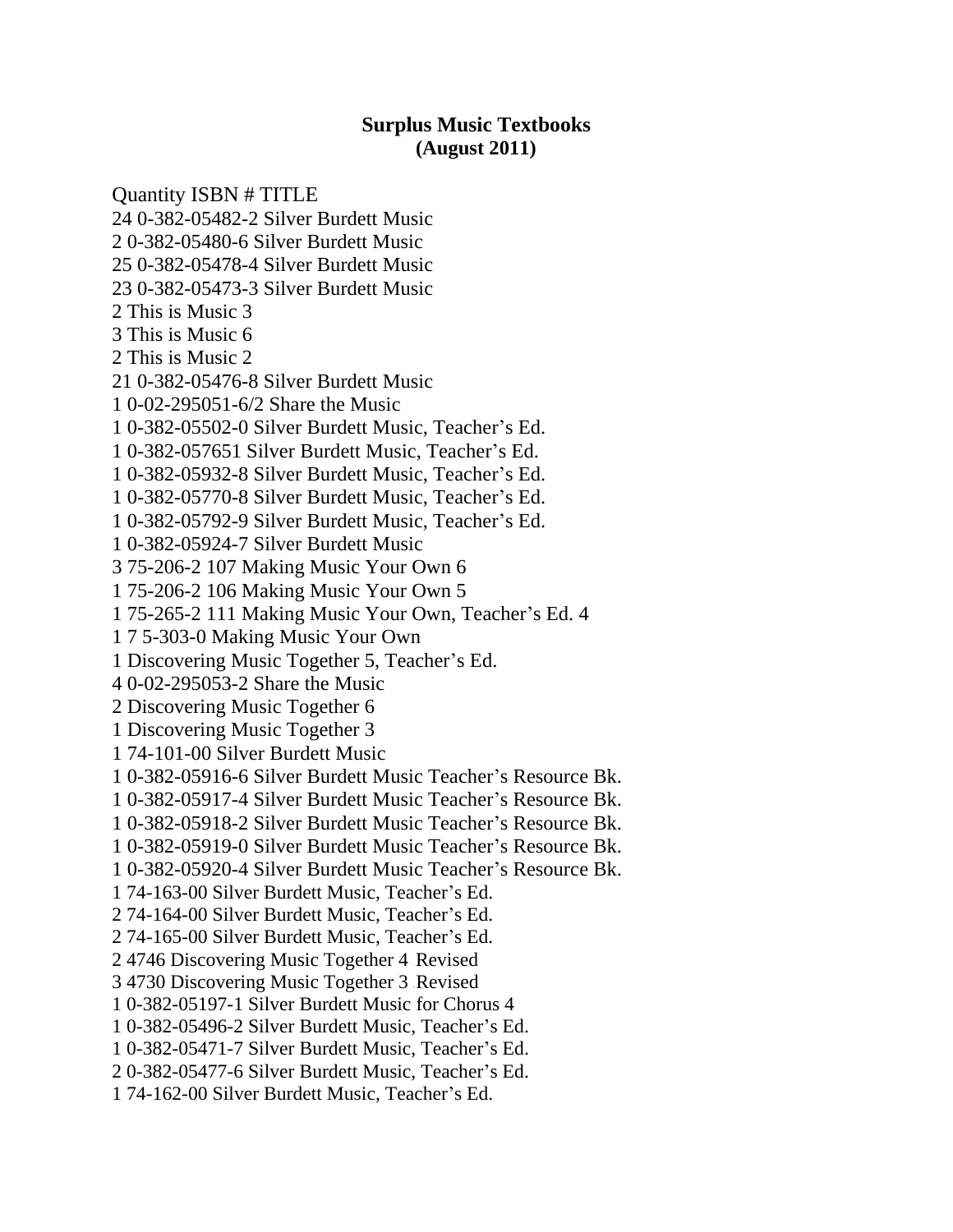1 0-382-05474-1 Silver Burdett Music, Teacher's Ed. 0-03-042171-3 The Music Book 1 0-03-042-186-1 The Music Book 1 0-03-042141-1 The Music Book 1 0-03-042201-9 The Music Book 1 0-03-063451-2 The Music Book 1 0-03-042231-0 The Music Book 1 0-03-042246-9 The Music Book 2 0-382-05500-4 The Music Book 2 0-382-05497-0 The Music Book 1 0-03-042191-8 Silver Burdett Music, Teacher's Ed. 1 0-03-042206-X Silver Burdett Music, Teacher's Ed. 1 0-03-042221-3 Silver Burdett Music, Teacher's Ed. 1 0-03-042161-6 Silver Burdett Music, Teacher's Ed. 1 0-03-042176-4 Silver Burdett Music, Teacher's Ed. 1 0-03-051266-2 Silver Burdett Music, Teacher's Ed. 1 0-03-042146-2 Silver Burdett Music, Teacher's Ed. 1 0-03-042156-X Silver Burdett Music, Teacher's Ed. 1 0-038-05190-4 Silver Burdett Music, Teacher's Ed. 1 74-166-00 Silver Burdett Music, Teacher's Ed. 1 0-02-291950-3 MacMillan Music, Teacher's Ed. 1 296226B Spotlight on Music Sampler 21 Alfred's Basic Guitar Method 1 22 0-382-05497-0 Silver Burdett Music 23 0-382-05500-4 Silver Burdett Music 1 0-382-05936-0 Silver Burdett Music, Teacher's Ed. 2 0-382-05788-0 Silver Burdett Music, Teacher's Ed. 2 0-382-05775-9 Silver Burdett Music, Teacher's Ed. 1 0-382-05779-1 Silver Burdett Music, Teacher's Ed. 1 0-382-05935-2 Silver Burdett Music, Teacher's Ed. 1 0-382-05784-8 Silver Burdett Music, Teacher's Ed. 6 0-86867-742-6 Let's Make Music 2 0-590-42535-8 The Farmer in the Soup 1 0-307-16555-8 Big Golden Book of Animals 1 0-439-06171-7 Rabbits and Raindrops 1 0-307-12109-7 Pinocchio 1 0-14-050588-1 The Tale of Jemima Puddle Duck 1 0-8167-0457-0 Monster Under My Bed 1 0-7327-0063-9 Good Morning Isabel 1 0-8167-0442-2 Now I know Stars 1 0-689-71203-0 The 10th Good Thing About Barney 1 Mommies at Work 1 0-7901-0291-9 The Two Foolish Cats 1 0-590-90747-6 How Much is That Guinea Pig in the Window 1 0-816-7-1015-5 Tasting